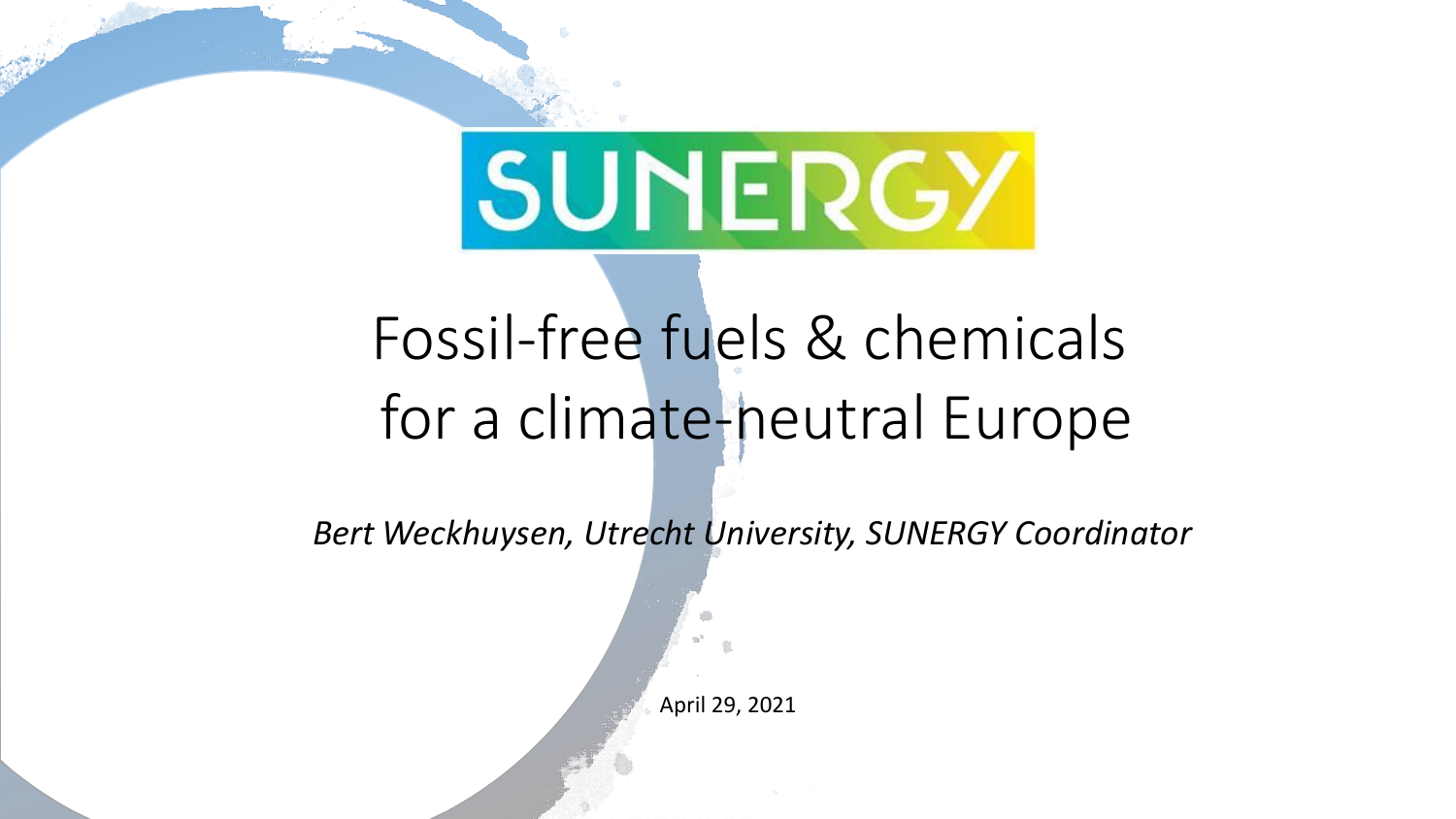## SUNERGY Vision



To enable a **circular economy** by making **fossil-free fuels, base chemicals for industry and agriculture**, and developing **negative CO<sup>2</sup> emission technologies** using **resources** that are **abundant in Europe** (renewable energies  $+$  CO<sub>2</sub>, H<sub>2</sub>O and N<sub>2</sub>)



- ❖ Storage of renewable energy as liquid fuels
- ❖ Production of fossil-free base chemicals for industry and agriculture
- ❖ Development of technologies with a negative CO<sub>2</sub> footprint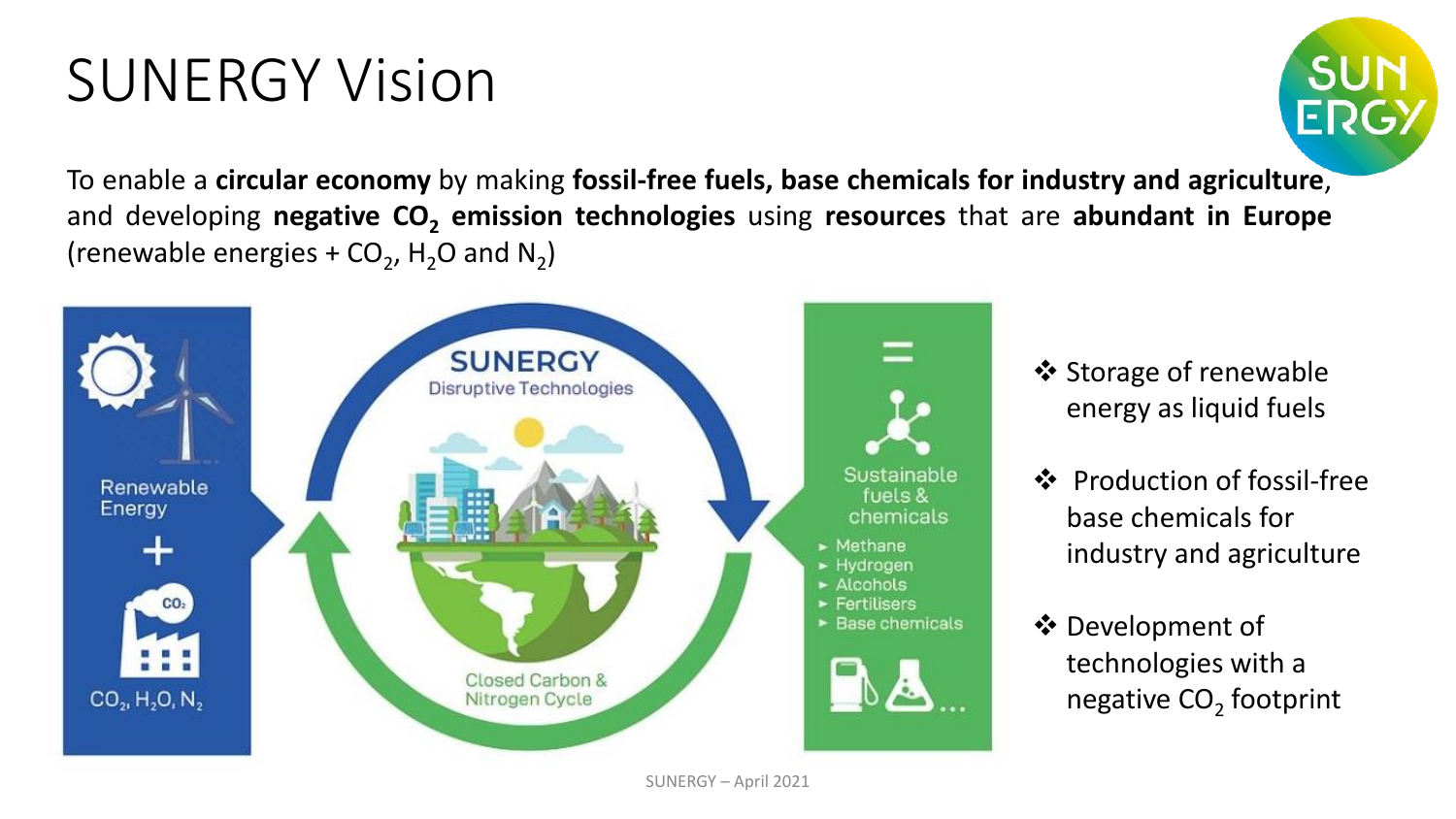## SUNERGY S&T focus



**Two main routes to convert renewable energy (sun, wind) to chemical form**:

- → **Renewable power conversion to fuels & chemicals**: electrochemical and thermochemical processes
- → **Direct conversion of solar energy into fuels & chemicals**: photoelectrochemical approach, biological and bio-hybrid processes



- *Science:* more efficient & durable materials based on abundant raw materials; more efficiently engineered bio-molecules and bio-organisms for light conversion; accelerated development of materials with tools of the numerical transition (HPC, AI and machine learning)
- *Scale-up:* efficient academic & industry collaboration and demonstration projects (fossil-free airport, decentralised production of fertilisers)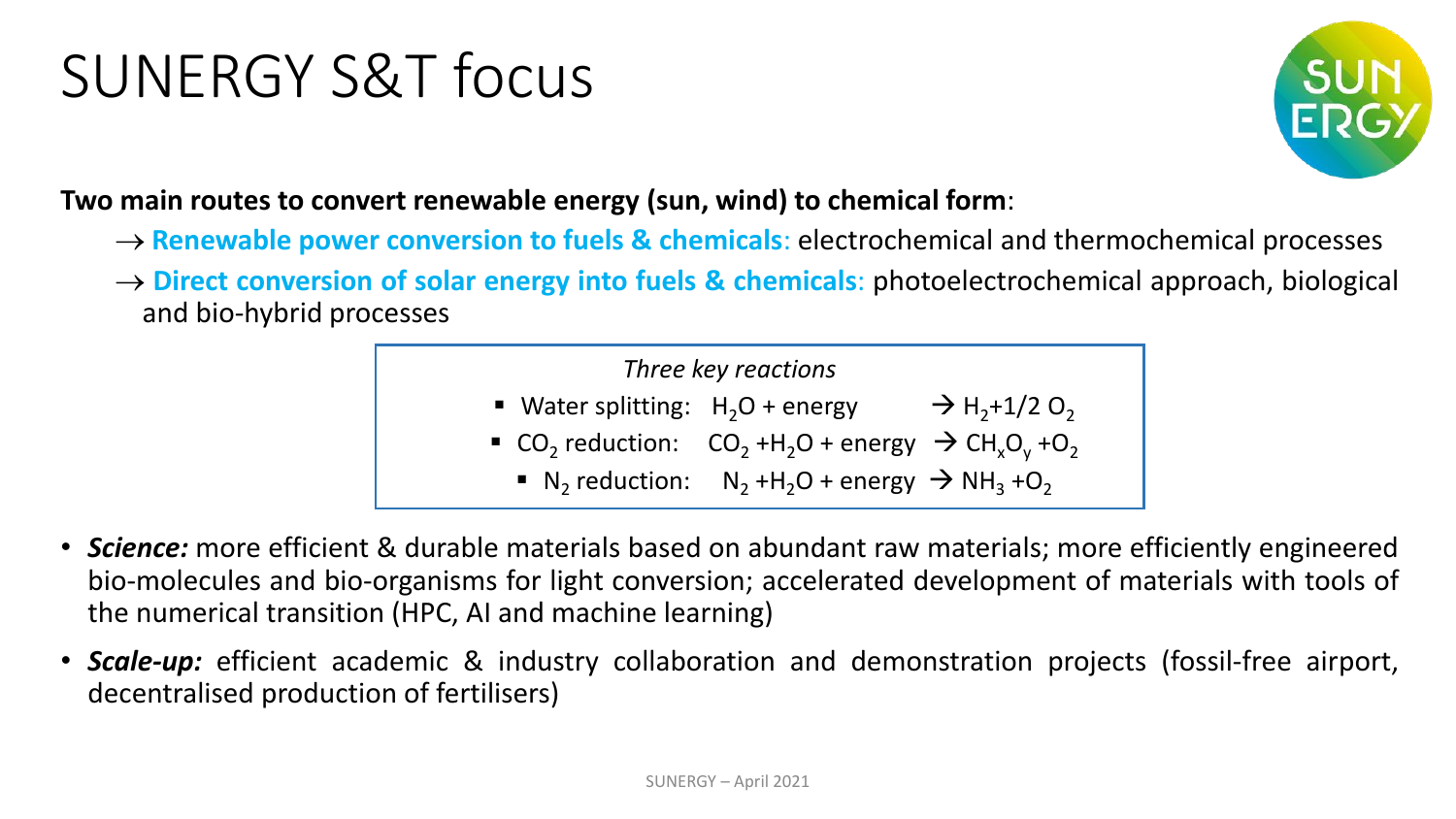# The need for a large-scale R&I initiative

- **Scientific breakthroughs** tightly coupled to **scale-up**
- **Multipronged attack**
	- We need to employ a vast array of scientific tools and approaches
	- We need to link academia, industry, society & policy
- Sustainable and coherent framework to support large-scale collaboration along the whole valuechain, leading to a **pan-European platform** for sustainable fuels & chemicals, to the benefit of Europe´s industry and citizens alike

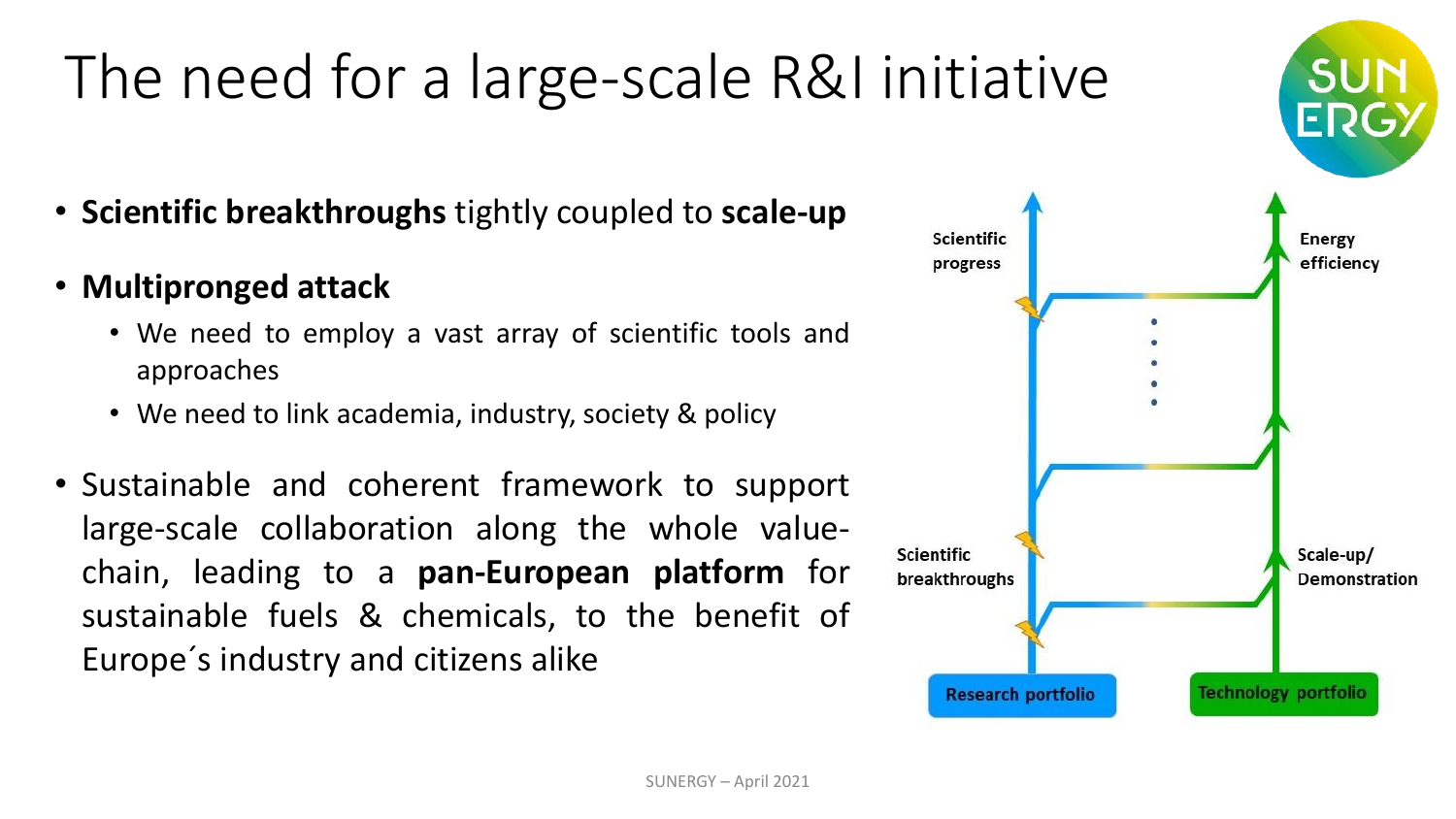# The path to a large-scale R&I initiative



#### **Ramp-up phase: Large-scale R&I initiative** • Coordination, community building, roadmapping • Implementing the SUNERGY roadmap • Portfolio of projects (RIAs + IAs), CSA as a 'glue' (Green Deal 2020 call, Horizon Europe) **SUNERG 2024 2020**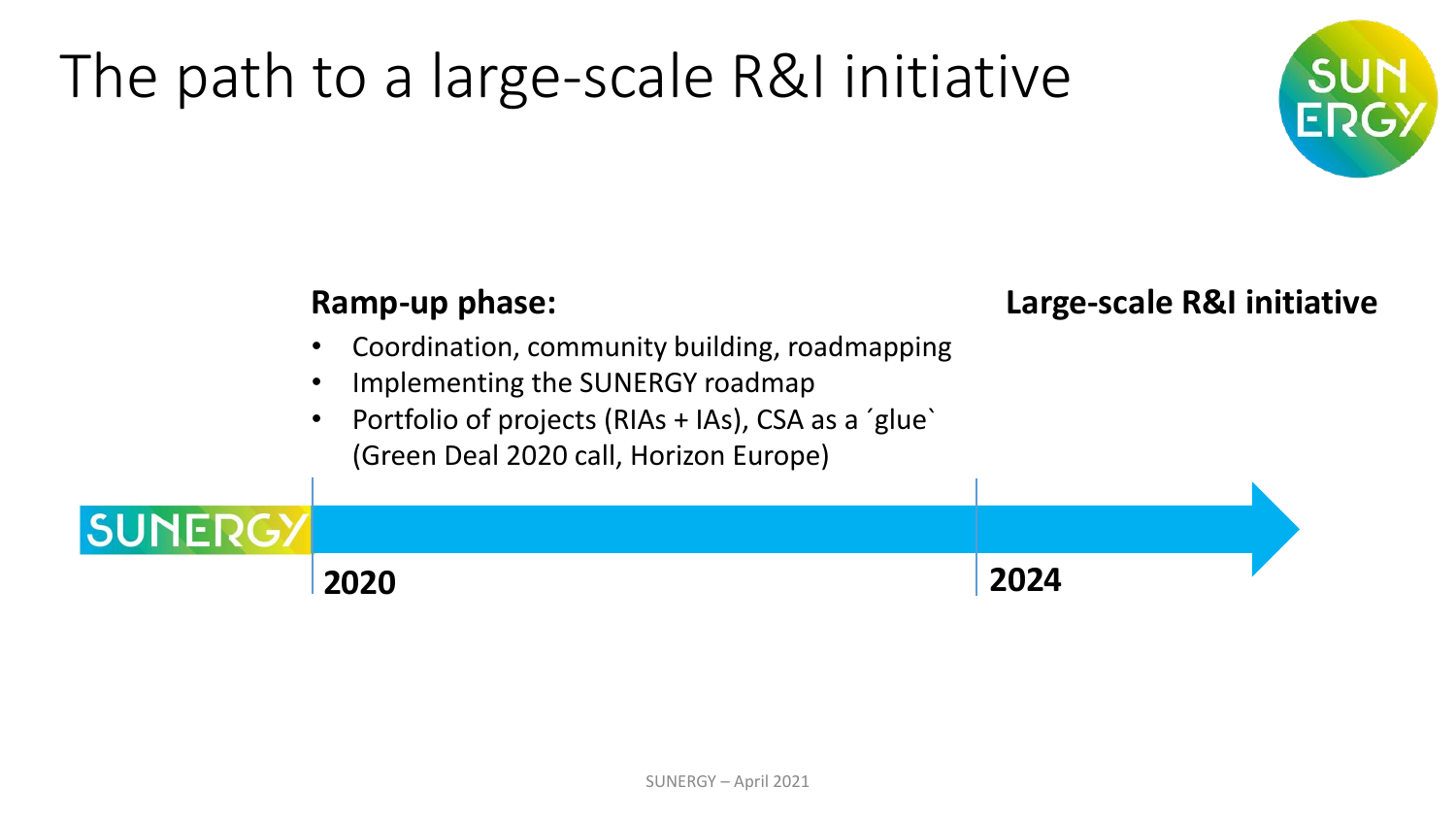### Current organisation



**Coordinator:** Bert Weckhuysen (Utrecht University)



**Deputy Coordinator:** Frédéric Chandezon (CEA)

**Chair, Industry Board:** Maximilian Fleischer (Siemens)

**+ Advocacy Working Group, Advocacy network at national level, Strategic Research & Innovation Agenda (SRIA) Working Group** (working on SUNERGY SRIA outline)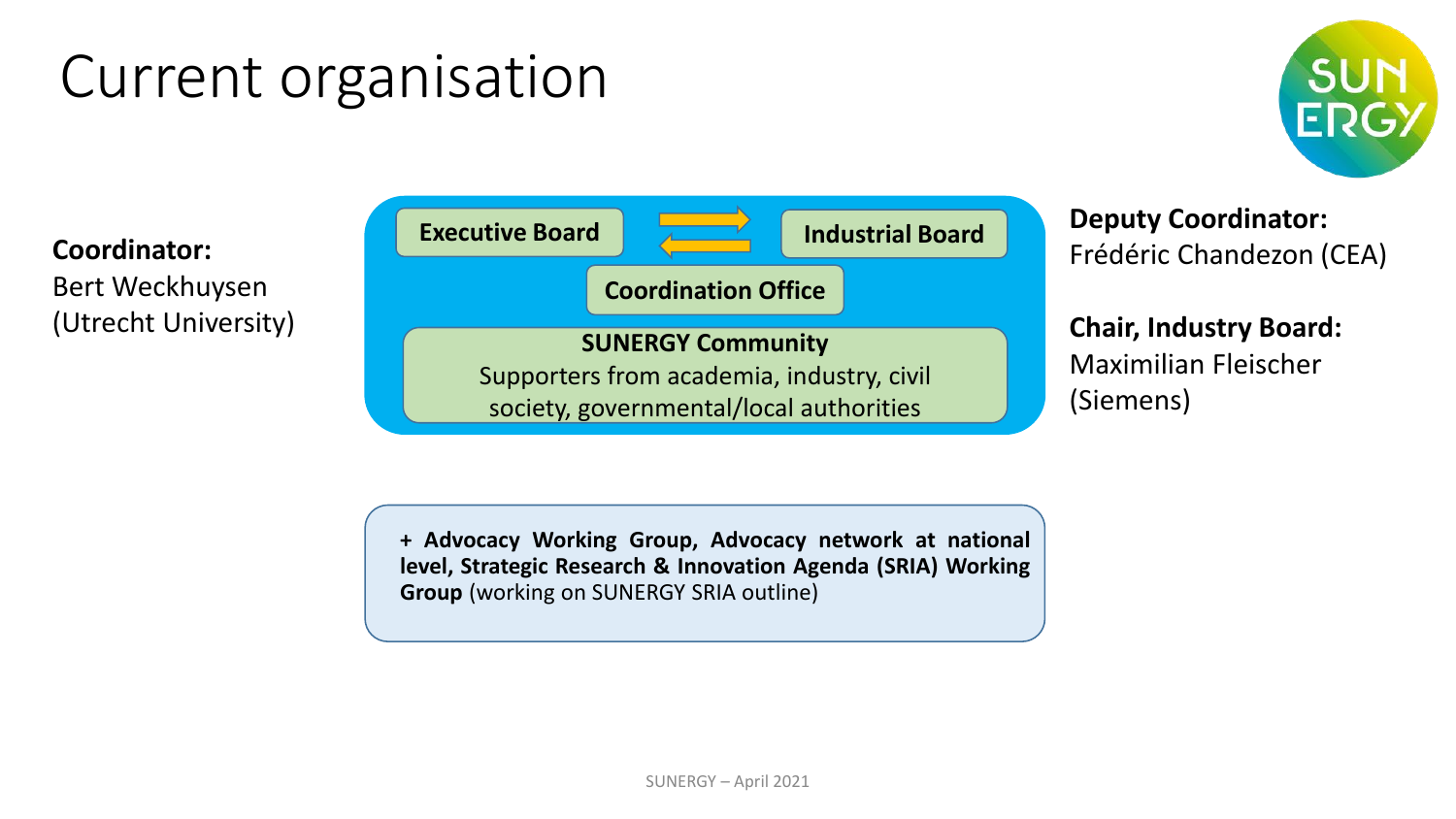### Events

- National workshops
- Industry webinars
- Brokerage events for Horizon Europe
- A policy event by end 2021 (hopefully a physical event in Brussels)







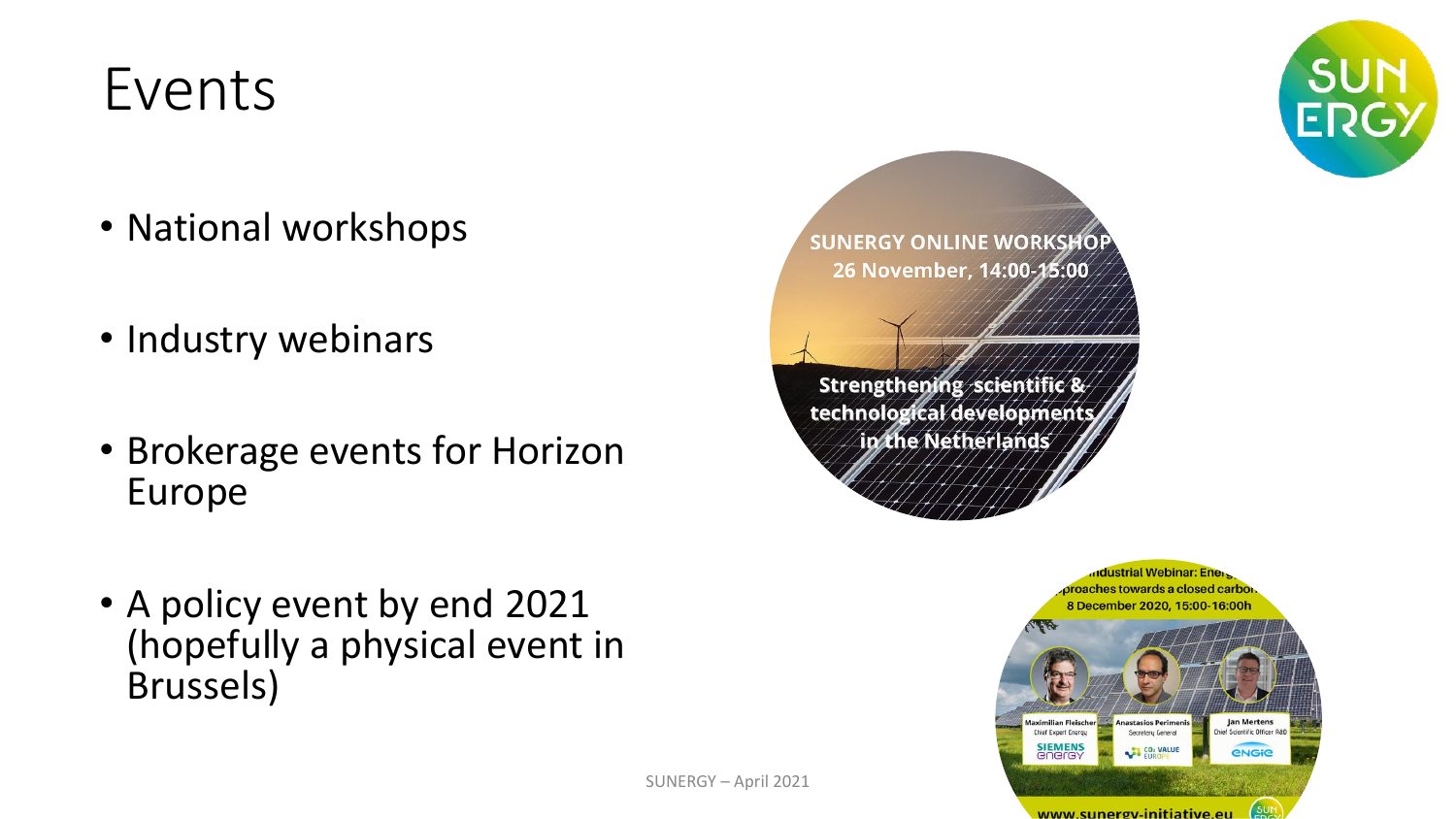

Share your questions, ideas and feedback: [contact@sunergy-initiative.eu](mailto:contact@sunergy-initiative.eu)

# Stay in touch





Subscribe to our newsletter: <https://www.sunergy-initiative.eu/contact>



Support us with your support letter: <https://www.sunergy-initiative.eu/supportletter>